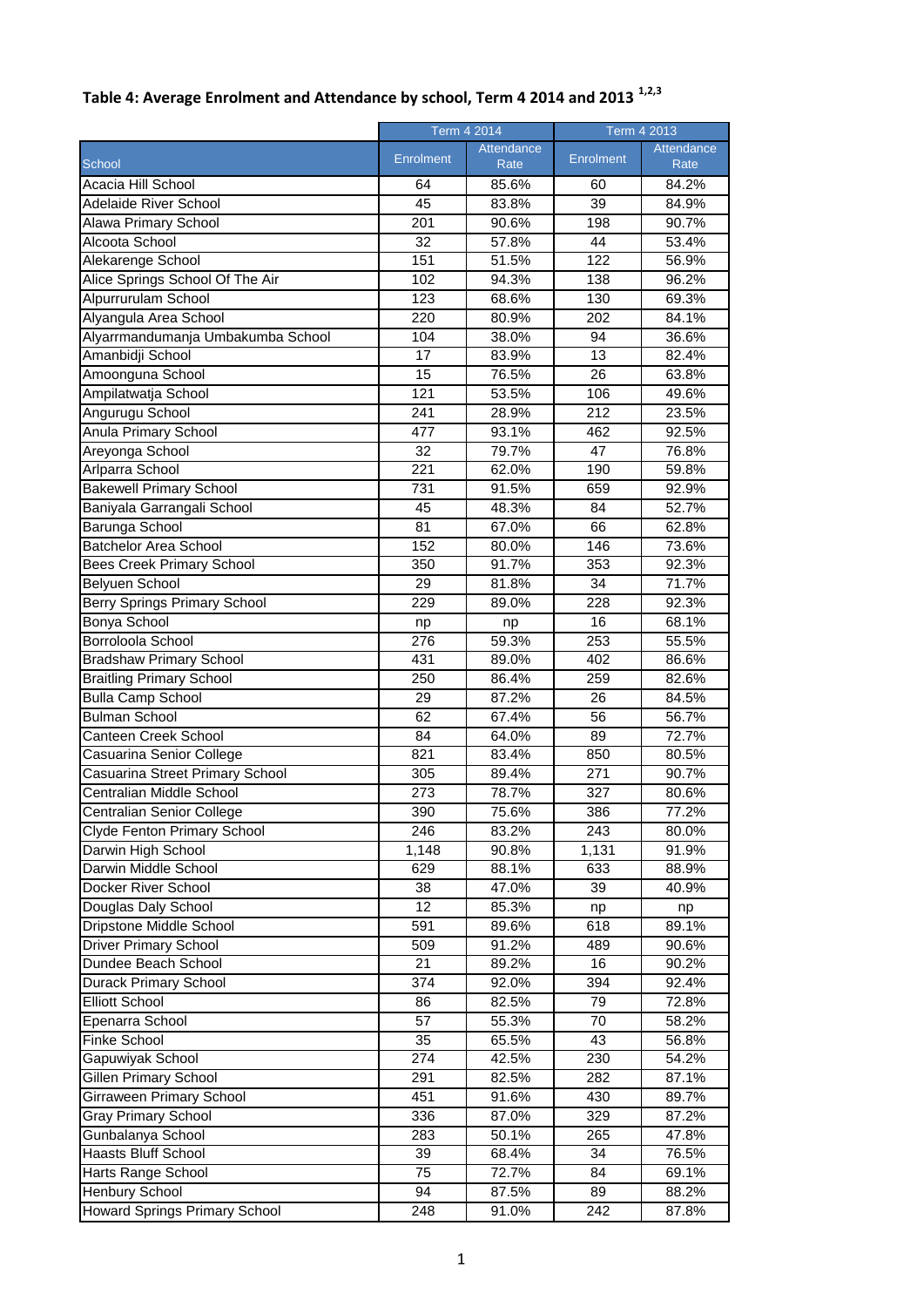|                                          | Term 4 2014      |            | <b>Term 4 2013</b> |            |
|------------------------------------------|------------------|------------|--------------------|------------|
|                                          | Enrolment        | Attendance | Enrolment          | Attendance |
| School                                   |                  | Rate       |                    | Rate       |
| <b>Humpty Doo Primary School</b>         | 414              | 87.9%      | 416                | 87.5%      |
| Imanpa School                            | 25               | 80.5%      | 26                 | 63.6%      |
| Jabiru Area School                       | 278              | 78.3%      | $\overline{292}$   | 75.8%      |
| Jilkminggan School                       | 95               | 63.4%      | 103                | 49.6%      |
| Jingili Primary School                   | 332              | 91.1%      | 343                | 91.5%      |
| Kalkaringi School                        | 145              | 63.1%      | 148                | 58.8%      |
| Karama Primary School                    | 237              | 89.5%      | 258                | 85.2%      |
| Katherine High School                    | 576              | 79.5%      | 533                | 75.4%      |
| Katherine School Of The Air              | 220              | 100.0%     | 235                | 96.9%      |
| Katherine South Primary School           | 385              | 87.4%      | 396                | 88.1%      |
| Kiana School                             | np               | np         | 13                 | 91.8%      |
| Kintore Street School                    | 24               | 79.7%      | 24                 | 83.7%      |
| Lajamanu School                          | $\overline{211}$ | 55.9%      | 191                | 51.8%      |
| Laramba School                           | 69               | 62.6%      | 61                 | 61.9%      |
| Larapinta Primary School                 | 300              | 88.2%      | 294                | 85.9%      |
| Larrakeyah Primary School                | 363              | 92.5%      | 380                | 90.3%      |
| Leanyer Primary School                   | 521              | 91.8%      | 542                | 92.1%      |
| Ludmilla Primary School                  | 144              | 89.1%      | 191                | 85.7%      |
| <b>MacFarlane Primary School</b>         | $\overline{207}$ | 80.0%      | 225                | 75.6%      |
| <b>Malak Primary School</b>              | 285              | 84.8%      | 293                | 84.1%      |
| Mamaruni School                          | 64               | 41.8%      | 84                 | 47.5%      |
| Maningrida College                       | 674              | 54.1%      | 625                | 43.6%      |
| Manunda Terrace Primary School           | 204              | 86.5%      | 221                | 85.9%      |
| Manyallaluk School                       | $\overline{22}$  | 68.4%      | 23                 | 82.2%      |
| Mataranka School                         | 42               | 87.1%      | $\overline{52}$    | 88.5%      |
| Mbunghara School                         | 12               | 60.2%      | np                 | np         |
| Middle Point School                      | $\overline{23}$  | 92.2%      | 26                 | 86.7%      |
| Milikapiti School                        | 79               | 79.9%      | 79                 | 83.3%      |
| Milingimbi School                        | 331              | 41.5%      | 357                | 33.8%      |
| Millner Primary School                   | 213              | 87.2%      | 231                | 86.3%      |
| Milyakburra School                       | 54               | 53.4%      | 35                 | 52.8%      |
| Minyerri School                          | 184              | 68.8%      | 188                | 69.6%      |
| <b>Moil Primary School</b>               | 307              | 88.6%      | 339                | 88.2%      |
| <b>Moulden Primary School</b>            | 385              | 84.9%      | 392                | 83.0%      |
| Mount Allan School                       | 70               | 62.8%      | 68                 | 62.7%      |
| Mulga Bore School                        | 29               | 46.8%      | 33                 | 54.3%      |
| Murray Downs School                      | 25               | 58.8%      | 38                 | 74.9%      |
| Mutitjulu School                         | 44               | 66.1%      | 39                 | 43.2%      |
| Nakara Primary School                    | 556              | 92.5%      | 508                | 92.4%      |
| Nemarluk School                          | 140              | 89.7%      | 139                | 88.1%      |
| Neutral Junction School                  | 21               | 59.7%      | 14                 | 62.3%      |
| Newcastle Waters School                  | 13               | 72.6%      | np                 | np         |
| Nganambala School                        | 21               | 82.9%      | 22                 | 95.5%      |
| Nganmarriyanga School                    | 142              | 68.5%      | 125                | 55.3%      |
| Ngukurr School                           | 316              | 70.6%      | 330                | 57.7%      |
| Nhulunbuy High School                    | 185              | 81.4%      | 229                | 83.6%      |
| Nhulunbuy Primary School                 | 478              | 85.8%      | 564                | 86.4%      |
| <b>Nightcliff Middle School</b>          | 267              | 84.0%      | 244                | 86.6%      |
| <b>Nightcliff Primary School</b>         | 499              | 90.0%      | 514                | 89.9%      |
| Northern Territory Open Education Centre | 564              | 100.0%     | 600                | 100.0%     |
| Ntaria School                            | 178              | 62.6%      | 174                | 62.9%      |
| Numbulwar School                         | 172              | 58.1%      | 147                | 43.4%      |
| Nyirripi School                          | 40               | 49.1%      | 39                 | 45.9%      |
| <b>Palmerston Senior College</b>         | 407              | 77.9%      | 466                | 81.8%      |
| Papunya School                           | 110              | 51.0%      | 100                | 52.7%      |
| Parap Primary School                     | 520              | 92.6%      | 516                | 92.3%      |
| Peppimenarti School                      | 36               | 83.3%      | 35                 | 88.6%      |